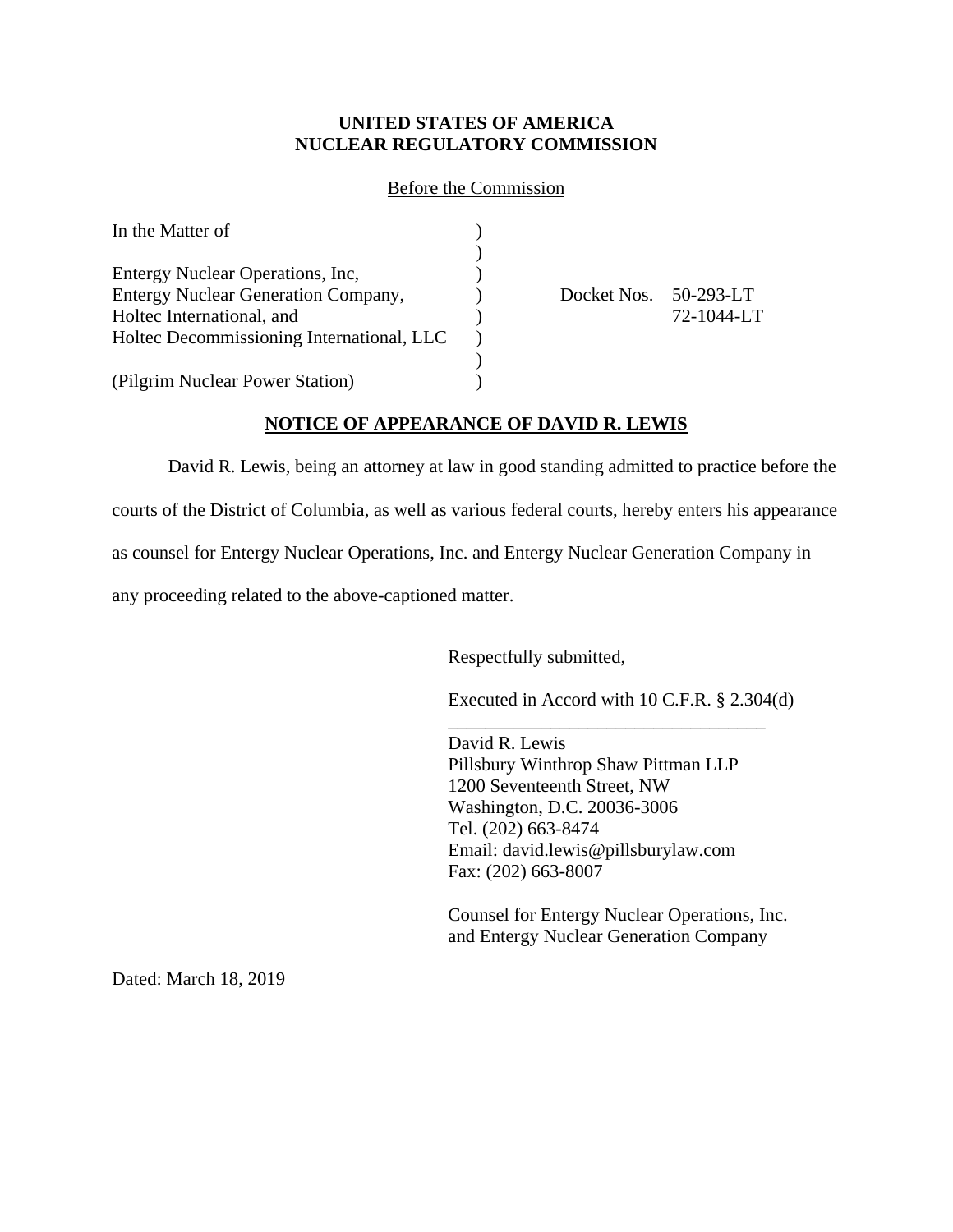### Before the Commission

| In the Matter of                           |                       |            |
|--------------------------------------------|-----------------------|------------|
|                                            |                       |            |
| Entergy Nuclear Operations, Inc.           |                       |            |
| <b>Entergy Nuclear Generation Company,</b> | Docket Nos. 50-293-LT |            |
| Holtec International, and                  |                       | 72-1044-LT |
| Holtec Decommissioning International, LLC  |                       |            |
|                                            |                       |            |
| (Pilgrim Nuclear Power Station)            |                       |            |

### **NOTICE OF APPEARANCE OF ANNE R. LEIDICH**

Anne R. Leidich, being an attorney at law in good standing admitted to practice before the courts of the District of Columbia and the State of Maryland, hereby enters her appearance as counsel for Entergy Nuclear Operations, Inc. and Entergy Nuclear Generation Company in any proceeding related to the above-captioned matter.

Respectfully submitted,

Executed in Accord with 10 C.F.R. § 2.304(d)

\_\_\_\_\_\_\_\_\_\_\_\_\_\_\_\_\_\_\_\_\_\_\_ Anne R. Leidich Pillsbury Winthrop Shaw Pittman LLP 1200 Seventeenth Street, NW Washington, DC 20036-3006 Tel. (202) 663-8707 Email: anne.leidich@pillsburylaw.com Fax: (202) 663-8007 Counsel for Entergy Nuclear Operations, Inc. and Entergy Nuclear Generation Company

Dated: March 18, 2019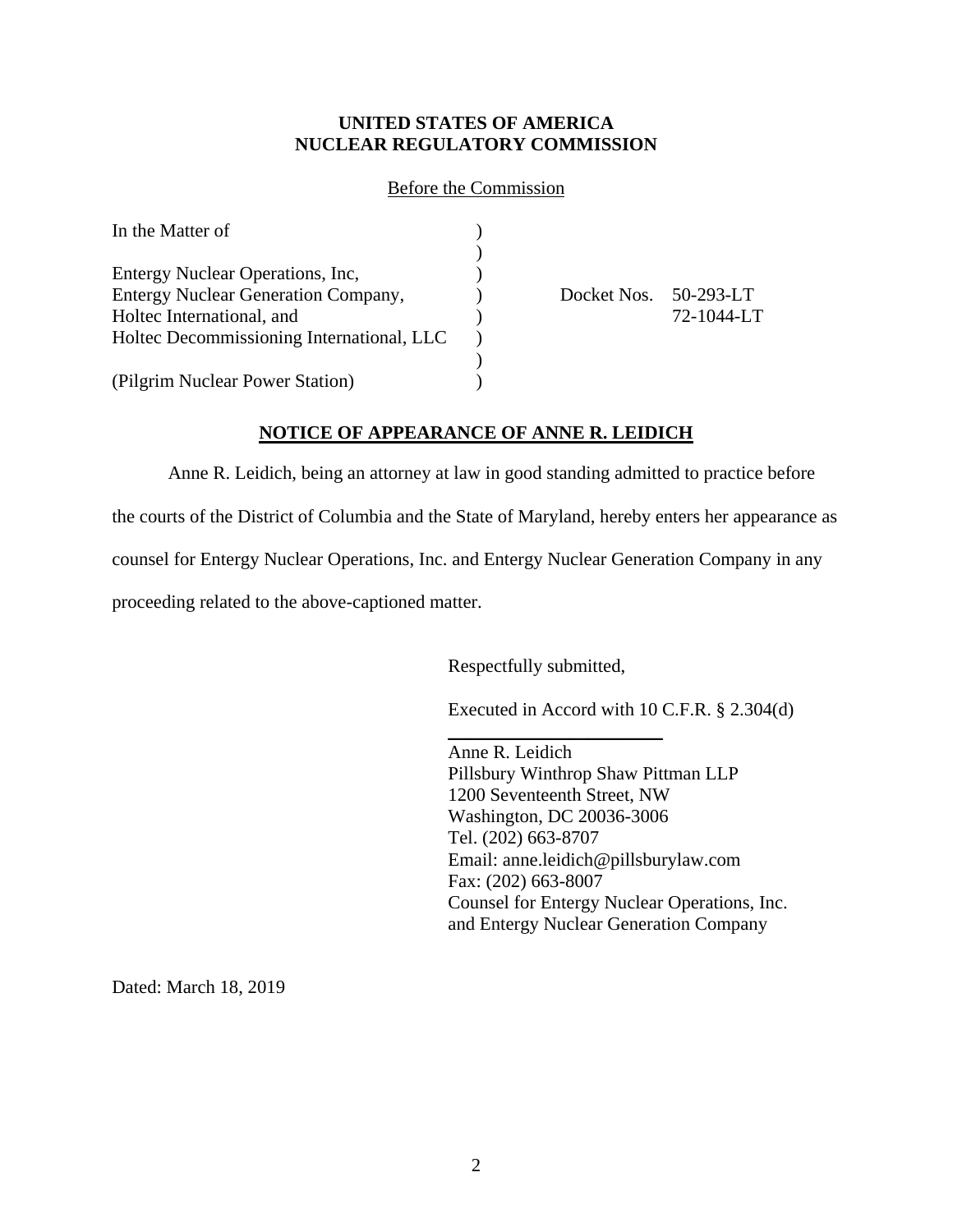Before the Commission

| In the Matter of                           |             |                 |
|--------------------------------------------|-------------|-----------------|
|                                            |             |                 |
| Entergy Nuclear Operations, Inc.           |             |                 |
| <b>Entergy Nuclear Generation Company,</b> | Docket Nos. | $50 - 293 - LT$ |
| Holtec International, and                  |             | 72-1044-LT      |
| Holtec Decommissioning International, LLC  |             |                 |
|                                            |             |                 |
| (Pilgrim Nuclear Power Station)            |             |                 |

### **NOTICE OF APPEARANCE OF SUSAN H. RAIMO**

Susan H. Raimo, being an attorney at law in good standing admitted to practice before

the courts of the District of Columbia, hereby enters her appearance as counsel for Entergy

Nuclear Operations, Inc. and Entergy Nuclear Generation Company in any proceeding related to

the above-captioned matter.

Respectfully submitted,

Executed in Accord with 10 C.F.R. § 2.304(d)

Susan H. Raimo Entergy Services, LLC 101 Constitution Avenue, NW Suite 200 East Washington, DC 20001 Tel. 202-530-7330 Email: sraimo@entergy.com

 $\overline{\phantom{a}}$  , where  $\overline{\phantom{a}}$  , where  $\overline{\phantom{a}}$  , where  $\overline{\phantom{a}}$ 

Counsel for Entergy Nuclear Operations, Inc. and Entergy Nuclear Generation Company

Dated: March 18, 2019